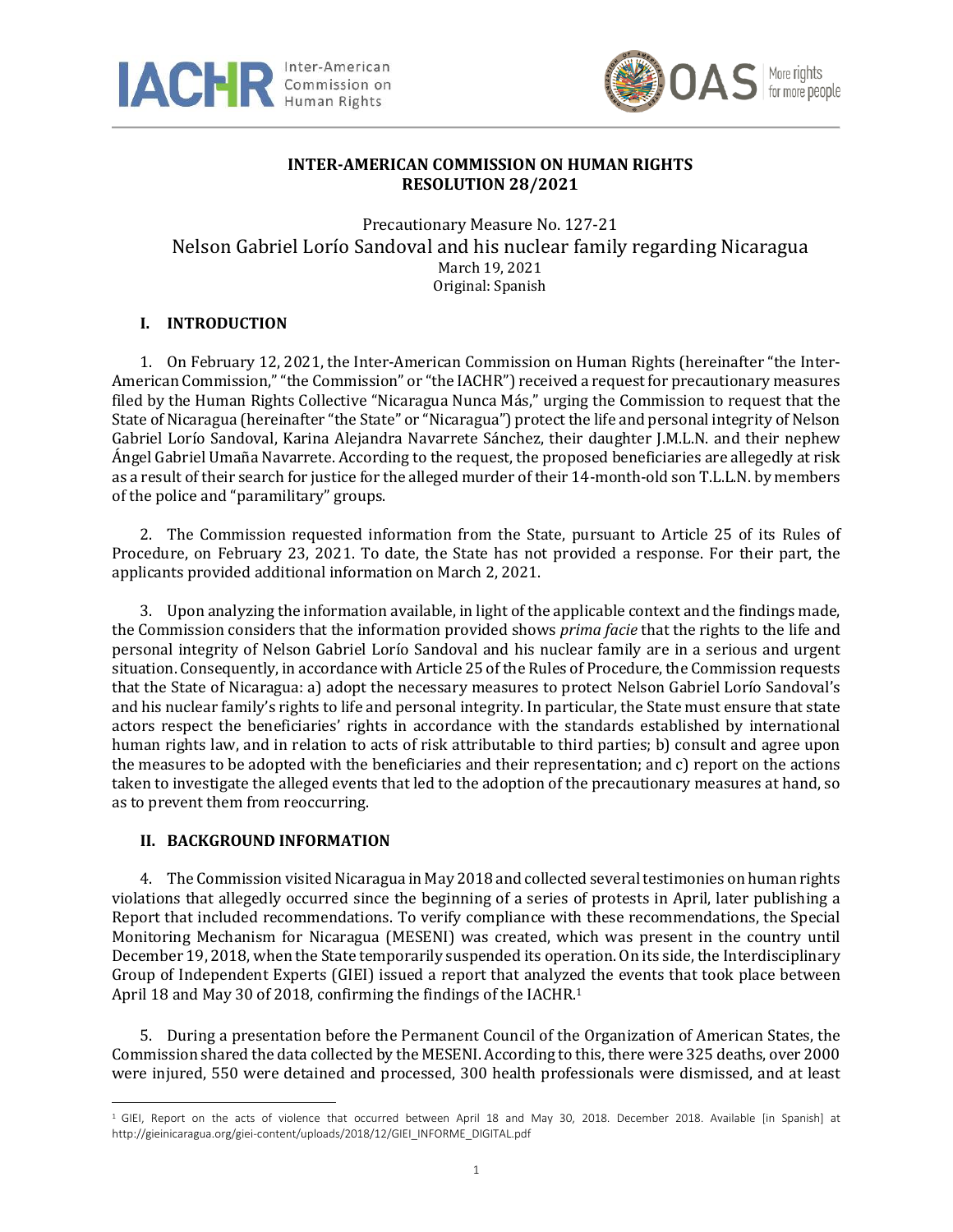



144 students were expelled from the National Autonomous University of Nicaragua between April 2018 and January 10, 2019. <sup>2</sup> For its 2018 Annual Report, the IACHR included Nicaragua in Chapter IV-B, in accordance with the grounds set forth in its Rules of Procedure.

6. During 2019, the Commission continued to condemn the ongoing acts of persecution, urging the State to comply with its obligations. On April 25, the Commission shared the performance report and results achieved by the MESENI, which continued to monitor the country from Washington, D.C. Between February and June, the State passed a Comprehensive Care for Victims Act and an Amnesty Law that caused public statements by the IACHR as they did not comply with the international standards in matters of truth, justice, reparation and guarantees of non-repetition. <sup>3</sup> During these last months, the Commission continued receiving reports of serious incidents. In August, for instance, it voiced its concern regarding the State's decision to end the "Negotiating Table for Understanding and Peace" started on February 27, 2019, between the government and the Civil Alliance for Justice and Democracy. <sup>4</sup> On September 6, the IACHR reported an increase in harassment against human rights defenders and persons who, despite having been released from prison, continued to be intimidated.<sup>5</sup>

7. On November 19, 2019, the Commission once again called attention to the ongoing repression, noting that "[…]in addition to the closure of democratic spaces that currently characterizes the human rights crisis inNicaragua,the families of people who have been deprived of their freedom during this crisis are increasingly becoming the targets of state persecution in the form of surveillance and the obstruction of peaceful actions." 6

8. During 2020, the IACHR verified the intensification of acts of surveillance, harassment, and selective repression against people considered to oppose the Government, and identified a fifth stage of repression in the context of the crisis implemented since mid-2019, which it described as "the most intense and systematic attack on public liberties to have occurred in the country since the beginning of the crisis. <sup>7</sup>"In May, 2020, the IACHR noted and condemned the non-compliance with its recommendations and urgently called on the State to implement them.<sup>8</sup> In October 2020, the IACHR again called for an immediate end to the acts of persecution against persons identified as opponents of the government and for the restoration of democratic guarantees in Nicaragua.<sup>9</sup>

<sup>2</sup> IACHR, IACHR denounces the weakening of the rule of law in the face ofserious human rights violations and crimes against humanity in Nicaragua, January 10, 2019.

<sup>3</sup> IACHR, IACHR and OHCHR Express Concern Over the Passing of the Comprehensive Care for Victims Act in Nicaragua, June 3, 2019. Available at http://www.oas.org/en/iachr/media\_center/PReleases/2019/137.asp

See also: IACHR, IACHR Expresses Concern Over the Passing of the Amnesty Law in Nicaragua, June 12, 2019. Available at https://www.oas.org/en/iachr/media\_center/PReleases/2019/145.asp; IACHR considers the Law on Dialogue, Reconciliation and Peace in Nicaragua incompatible with international standards in matters of truth, justice and reparation, February 1, 2019. Available at http://www.oas.org/en/iachr/media\_center/PReleases/2019/021.asp

<sup>4</sup> IACHR, IACHR expresses its concern at the announcement by the State of Nicaragua not to continue with the dialogue and calls on the State to comply with its obligations to guarantee and respect human rights, August 6, 2019. Available at https://www.oas.org/en/iachr/media\_center/PReleases/2019/194.asp

<sup>5</sup> IACHR, IACHR denounces the persistence of repression and expresses its concern over increased harassment against human rights defenders and those released from prison in Nicaragua, September 6, 2019. Available at https://www.oas.org/en/iachr/media\_center/PReleases/2019/220.asp

<sup>6</sup> IACHR, IACHR condemns persecution of victims of repression in Nicaragua and calls on the State to avoid re-victimization and to promote truth, justice, reparation and measures of non-repetition, November 19, 2019. Available at https://www.oas.org/en/iachr/media\_center/PReleases/2019/297.asp

<sup>7</sup> IACHR, Two years after the beginning of the human rights crisis in Nicaragua, the IACHR reiterates its permanent commitment to the victims and notes the consolidation of a fifth stage of repression, April 18, 2020. Available at http://www.oas.org/en/iachr/media\_center/PReleases/2020/080.asp

<sup>&</sup>lt;sup>8</sup> IACHR, Two years after its visit to Nicaragua, the IACHR warns and condemns the non-compliance with its recommendations and urgently calls on the State to implement them, May 16, 2020. Available at http://www.oas.org/en/iachr/media\_center/PReleases/2020/113.asp

<sup>9</sup> IACHR, IACHR calls for immediate cessation of acts of persecution against persons identified as opponents of the government and the reestablishment of democratic guarantees in Nicaragua, October 10, 2020. Available at https://www.oas.org/en/iachr/media\_center/PReleases/2020/249.asp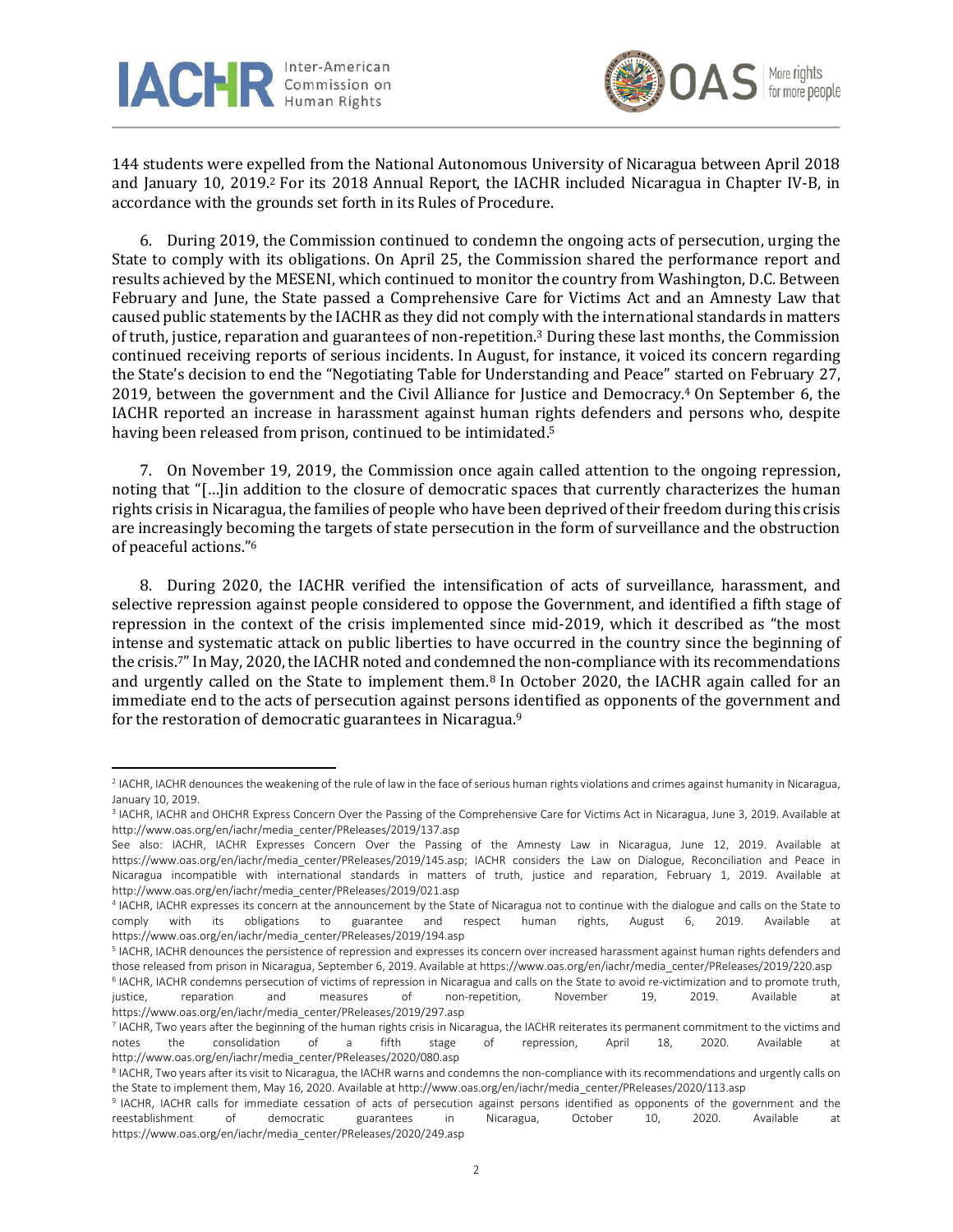



9. In 2021, the IACHR condemned the increased harassment in Nicaragua.<sup>10</sup> As reported to the IACHR, these acts are manifested in the deployment of police teams including civilians outside targeted homes over whole days. This is carried out to prevent these persons or their relatives from leaving, or otherwise identify and register any person who enters or leaves the place. In other cases, the targets are subjected to monitoring, arrests, threats, and house search warrants.

### **III. SUMMARY OF FACTS AND ARGUMENTS PROVIDED**

### **1. Information provided by the applicants**

10. On June 23, 2018, Nelson Lorío was holding his 14-month-old son, T.L.L.N. while walking in the "Las Américas Uno" neighborhood of Managua with his wife Karina Alejandra Navarrete Sánchez and their other daughter J.M.L.N. On that same day, the National Police and "parastatal" actors allegedly carried out the "*Operación Limpieza*" ("Operation Clean-up"), which left several deaths in Managua. According to the request, the street was empty except for the presence of police and "paramilitary." When they went around a corner, the proposed beneficiaries heard gunfire and a bullet reached the child T.L.L.N. while in his father's arms.

11. They reported that this had also been observed by the United Nations High Commissioner for Human Rights (UNHCHR) in a report published in August 2018, stating that "on that same day, the National Police made a public statement saying that, in the morning, 'members of the police force had been carrying out operations to open the streets and ensure the unrestricted movement of people and vehicles […] when they were attacked by criminals in the neighborhoods near the [Polytechnic University of Nicaragua], resulting in the death of a one-year-old boy due to a gunshot wound.' <sup>11</sup> However, it was alleged that the death certificate of baby T.L.L.N. stated that the cause of death was "suspected suicide."

12. Nelson Lorío and Karina Navarrete reportedly denounced the murder of their son publicly, both in the media and before human rights organizations, holding the police and "paramilitary" officers responsible. After criticism against the health authorities, the physician who made the death certificate appeared in a video, claiming that the document that she had issued to the mother of the baby was different to the one shown. However, the parents of the victim publicly showed the original document which confirmed the "suspected suicide" version. As a result of their accusations, they allegedly started to "be harassed by unidentified people on their telephones and social media." The request states that they did not file any complaints before the state authorities regarding the aforementioned murder, "out of fear and due to disbelief in ever obtaining justice, as all crimes that have been committed within the same context remain unpunished."

13. According to the request, given the aforementioned situation, Nelson Lorío and Karina Navarrete opted for "self-exile"in Costa Rica in August and November 2018, respectively. In October 2019, however, the proposed beneficiaries returned to Nicaragua for financial reasons. There, they continue their search for justice for their son T.L.L.N. In this sense, Nelson Lorío now allegedly participates in organizations that oppose the current government, such as the Association of Mothers of April  $(AMA)^{12}$  and the Peasant

<sup>10</sup> IACHR, IACHR Condemns Growing Harassment in Nicaragua, January 6, 2021. Available at https://www.oas.org/en/IACHR/jsForm/?File =/en/iachr/media\_center/PReleases/2021/002.asp

<sup>11</sup> OHCHR, Human Rights Violations and Abuses in the Context of Protests in Nicaragua, August 2018, para. 23. Available at https://www.ohchr.org/Documents/Countries/NI/HumanRightsViolationsNicaraguaApr\_Aug2018\_EN.pdf

<sup>&</sup>lt;sup>12</sup> The IACHR has previously granted precautionary measures to some members of the Association of Mothers of April. See: IACHR, Elizabeth Velásquez and her nuclear family regarding Nicaragua, Resolution 4/2020 (PM 1191-19), January 15, 2020. Available [in Spanish] [at](http://www.oas.org/es/cidh/decisiones/pdf/2020/4-20mc1191-19-ni.pdf) [http://www.oas.org/es/cidh/decisiones/pdf/2020/4-20mc1191-19-ni.pdf.](http://www.oas.org/es/cidh/decisiones/pdf/2020/4-20mc1191-19-ni.pdf) IACHR, Josefa Esterlina Meza et al. regarding Nicaragua (Mothers and family member of the "Association of Mothers of April"), Resolution 51/2020 (PM 1191-19), September 2, 2020. Available [in Spanish] at http://www.oas.org/es/cidh/decisiones/pdf/2020/51-20mc1191-19-ni-ampliacion.pdf.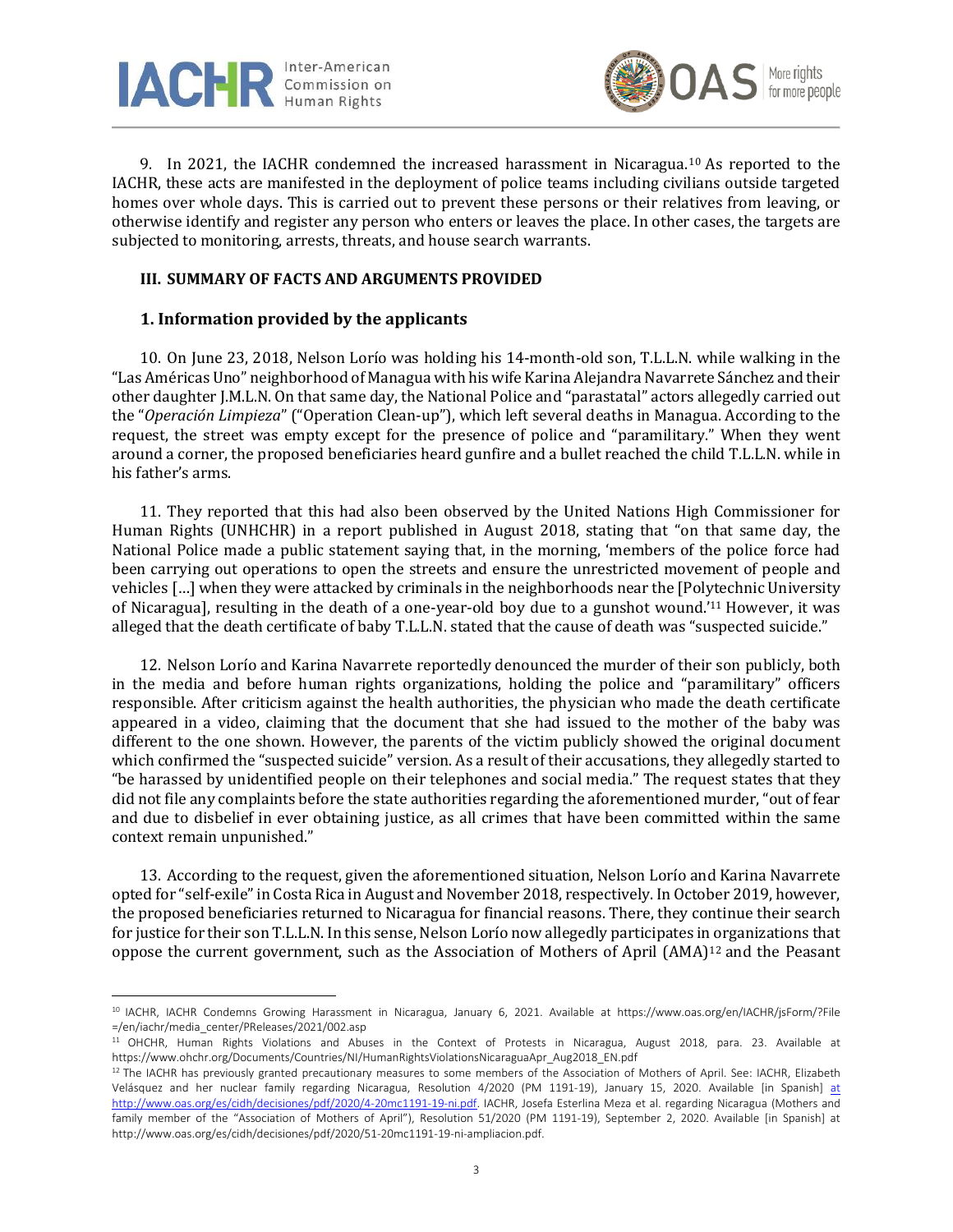



Movement, <sup>13</sup> through the National Coalition.

14. Upon their return, the proposed beneficiaries were again subjected to harassment and persecution, alleging that "the National Police and para-state actors monitor and harass him daily at his house," and "constantly take pictures of each of his daily activities." When questioned by the officers as to why they come to his house, Nelson Lorío stated that "they answer with foul language or ignore him." Even so, on one occasion, at the beginning of 2021, a policeman had replied that "when he sees him on the street, then he will understand." Moreover, on October 17, 2020, he was reportedly arrested and interrogated when leaving a meeting with the National Coalition.

15. It was added that"police officers have come every day to harass, monitor, take pictures and record videos of the house" (photographs have been provided), showing up in front of the house "from ten in the morning until noon, and from two in the afternoon to five or six in the afternoon, daily," and that they pass by every day "sounding sirens." Recently, however, harassment against Nelson Lorío has reportedly increased, "as part of the reprisal for continuing the fight for justice through public complaints through his social media, and for his participation as an activist." In that sense, on February 8 and 9, 2021, National Police officers remained day and night taking pictures and recording videos outside his house. On February 27, 2021, they allegedly did not leave until 11:30 p.m.

16. The applicants indicate that Nelson Lorío considers that his telephone is purportedly tapped, since "there is a patrol awaiting him wherever he goes." In addition, it was alleged that the situation of harassment and threats also affects his relatives, indicating that other members of Karina Navarrete's family live in the house where they live. By way of example, they indicated that their nephew, the proposed beneficiary Ángel Gabriel Umaña Navarrete, reportedly received threats about being "sent into jail" and "have drugs mounted on him."

17. Finally, Nelson Lorío alleged that whenever he leaves his house to take the bus, two motorcycles of the National Police pass him by very closely "as a form of intimidation," and that the security camera of the Citizen Power Council (CPC) is directly facing the proposed beneficiaries' house.

### **2. Information provided by the State**

18. The Commission requested information from the State on June 18, 2020. There has been no response to date.

### **IV. ANALYSIS OF THE ELEMENTS OF SERIOUSNESS, URGENCY, AND IRREPARABLE HARM**

19. The mechanism of precautionary measures is part of the Commission's function of overseeing Member States compliance with the human rights obligations set forth in Article 106 of the Charter of the Organization of American States. These general oversight functions are established in Article 41(b) of the American Convention on Human Rights, as well as in Article 18(b) of the IACHR's Statute. The mechanism of precautionary measures is set forth in Article 25 of the Commission's Rules of Procedure. In accordance with that Article, the Commission grants precautionary measures in serious and urgent situations in which these measures are necessary to avoid irreparable harm to persons.

20. The Inter-American Commission and the Inter-American Court of Human Rights ("the Inter-American Court" or "I/A Court H.R.") have established repeatedly that precautionary and provisional

<sup>13</sup> IACHR, Freddy Alberto Navas Lopez regarding Nicaragua, Resolution 46/2019 (PM 621-19), September 14, 2019. Available [in Spanish] at http://www.oas.org/es/cidh/decisiones/pdf/2019/46-19mc621-19-ni.pdf; I/A Court H.R. Matter of 17 persons deprived of liberty regarding Nicaragua. Provisional Measures. Adoption of Urgent Provisional Measures. Order of the President of the Inter-American Court of Human Rights of May 21, 2019.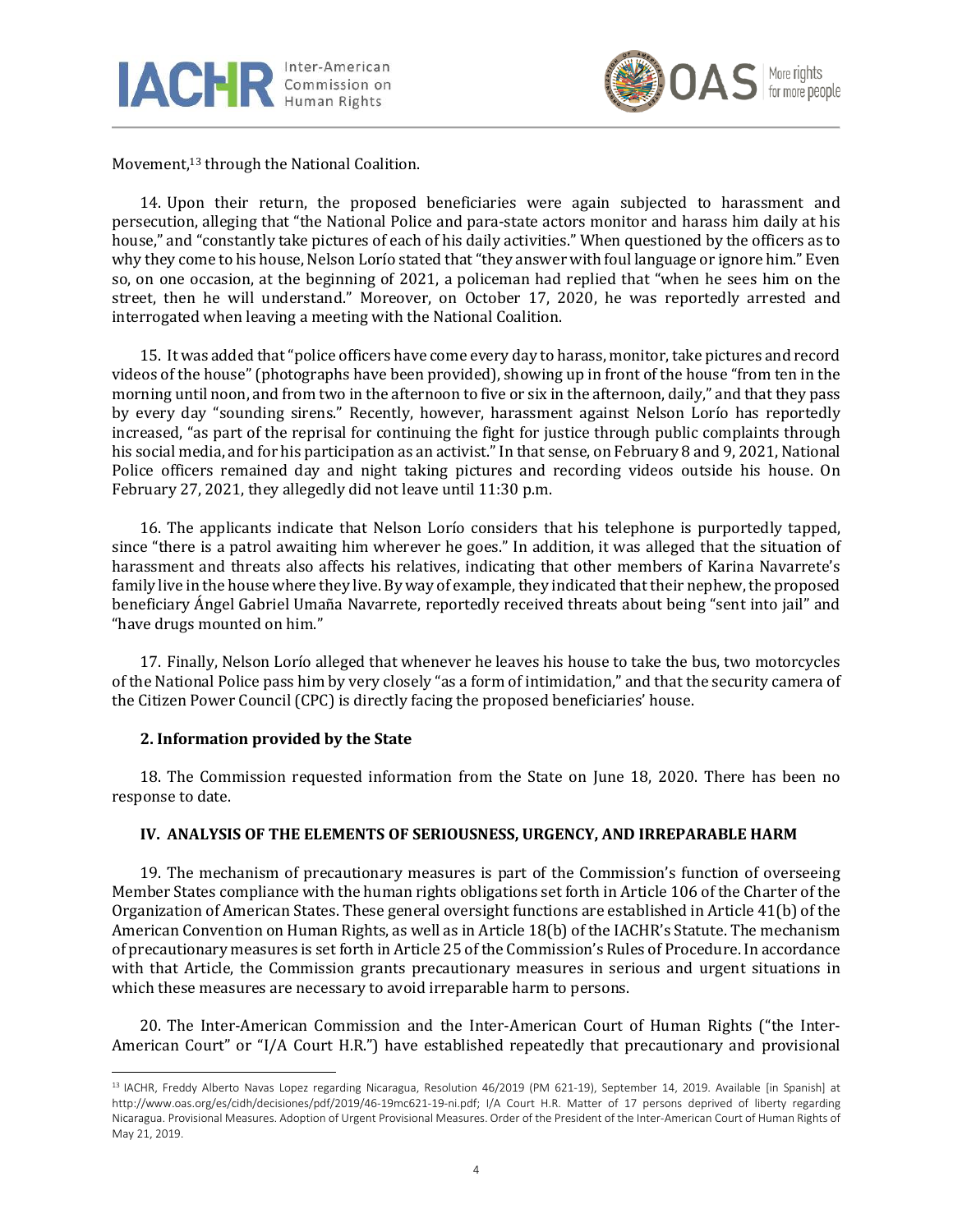



measures have a dual nature, both protective and precautionary. Regarding the protective nature, these measures seek to avoid irreparable harm and protect the exercise of human rights. Regarding their precautionary nature, these measures have the purpose of preserving a legal situation while it is being considered by the IACHR. Their precautionary nature aims to safeguard the rights at risk until the request pending before the Inter-American System is resolved. Their object and purpose are to ensure the integrity and effectiveness of the decision on the merits and, thus, prevent the alleged rights from being violated, a situation that may adversely affect the useful effect (*effet utile*) of the final decision. In this regard, precautionary or provisional measures allow the State concerned to comply with the final decision and, if necessary, to implement the ordered reparations. For such purposes, in accordance with Article 25(2) of the Rules of Procedure, the Commission considers that:

- a. "serious situation" refers to a grave impact that an action or omission can have on a protected right or on the eventual effect of a pending decision in a case or petition before the organs of the Inter-American System;
- b. "urgent situation" refers to risk or threat that is imminent and can materialize, thus requiring immediate preventive or protective action; and
- c. "irreparable harm" refers to impact on rights which, due to their nature, would not be susceptible to reparation, restoration or adequate compensation.

21. The Commission recalls that the facts supporting a request for precautionary measures need not be proven beyond doubt; rather, the purpose of the assessment of the information provided should be to determine *prima facie* if a serious and urgent situation exists. 14

22. As a preliminary matter, the IACHR indicates that, in this proceeding, it is not called upon to rule on State responsibility in accordance with the American Convention in relation to the alleged murder of T.L.L.N. and other human rights violations in Nicaragua. Given the analysis on the merits required, the Commission recalls that such allegations can be assessed as part of an eventual petition or case. In this sense, on this occasion, the analysis is carried out exclusively in accordance with Article 25 of the Rules of Procedure.

23. When assessing compliance with the procedural requirements, the Commission takes into account the current context of the State of Nicaragua, which was verified by the Commission and is monitored by MESENI, as well as the special situation of exposure in which the persons who have demonstrated against the repressive actions of the current government are allegedly found. In this context, the Commission takes into account that the proposed beneficiaries have purportedly acquired great visibility in their quest for justice in the aforementioned case of T.L.L.N., publicly blaming State actors as responsible. Furthermore, the proposed beneficiary Nelson Lorío was allegedly also involved in the Association of Mothers of April (AMA) and the Peasant Movement. In relation to the AMA, the IACHR recalls that it has recently granted precautionary measures to protect certain members who are allegedly at risk, *inter alia,* as a result of their connection to the Association. <sup>15</sup> Furthermore, with regard to the

<sup>&</sup>lt;sup>14</sup> In this regard, for instance, referring to provisional measures, the Inter-American Court has indicated that a minimum of detail and information is required to prima facie assess whether an extremely serious and urgent situation exists. IACHR, Matter of Children and adolescents deprived of liberty in the "Complexo do Tatuapé" of the Fundação CASA. Request for extension of provisional measures. Provisional Measures regarding Brazil. Order of the Inter-American Court of Human Rights of July 4, 2006. Considerandum 23.

<sup>&</sup>lt;sup>15</sup> The IACHR has previously granted precautionary measures to some members of the Association of Mothers of April. See: IACHR, Elizabeth Velásquez and her nuclear family regarding Nicaragua, Resolution 4/2020 (PM 1191-19), January 15, 2020. Available [in Spanish] at http://www.oas.org/es/cidh/decisiones/pdf/2020/4-20mc1191-19-ni.pdf. IACHR, Josefa Esterlina Meza et al. regarding Nicaragua (Mothers and family member of the "Association of Mothers of April"), Resolution 51/2020 (PM 1191-19), September 2, 2020. Available [in Spanish] at http://www.oas.org/es/cidh/decisiones/pdf/2020/51-20mc1191-19-ni-ampliacion.pdf.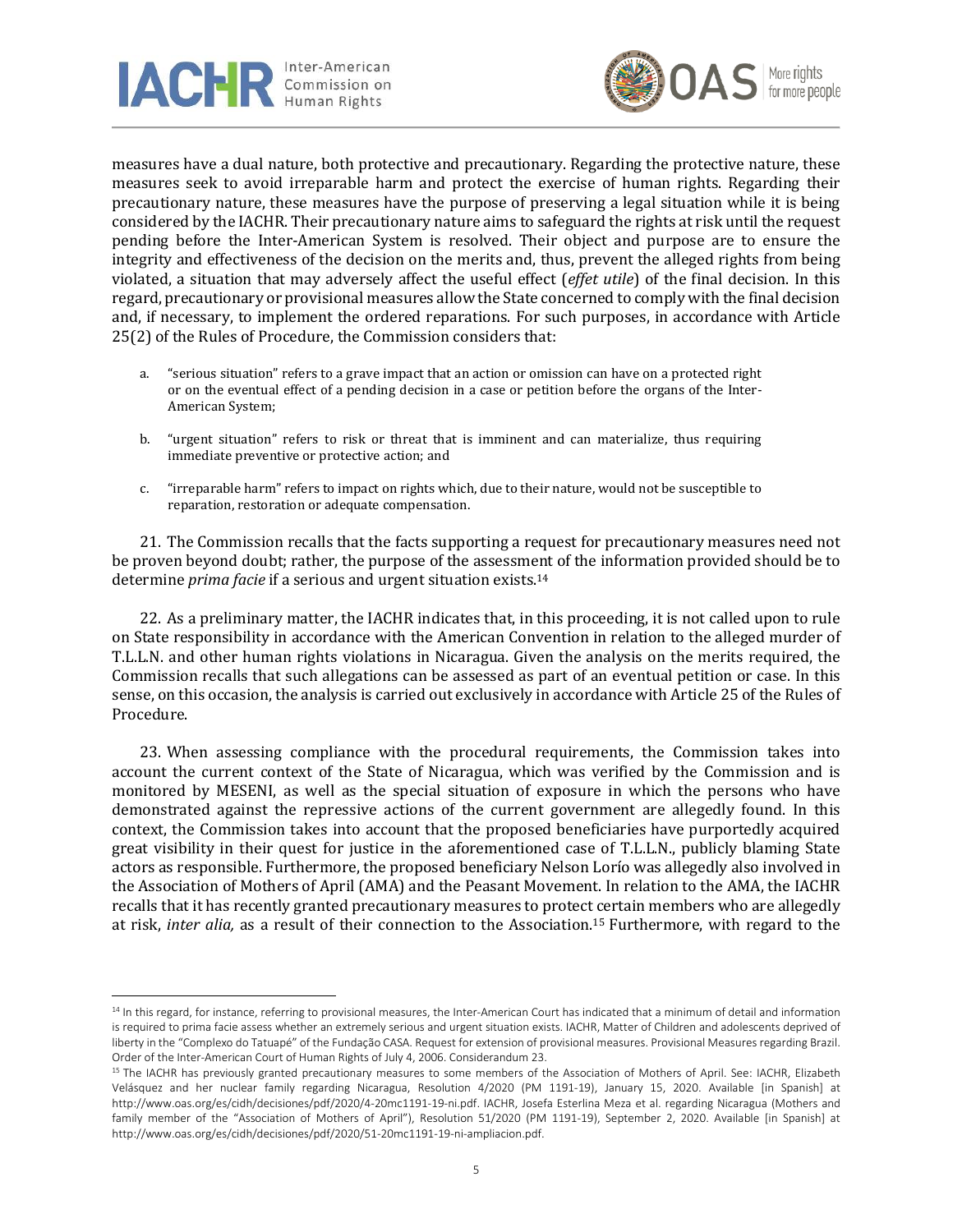



Peasant Movement, the IACHR has protected leaders of the Movement, <sup>16</sup> and has emphasized to the Inter-American Court, in its request for provisional measures in the matter of Seventeen persons deprived of liberty regarding Nicaragua,<sup>17</sup> as one of the opposition groups to the government affected by the repressive actions carried out.

24. With regard to the seriousness requirement, the Commission notes that the proposed beneficiaries have allegedly been targets of follow-up and harassment as of 2018 as a result of their work to report the alleged murder of T.L.L.N., holding State actors responsible, for which they allegedly happened to "received harassment by telephone and social media from unidentified persons." It is noted that, according to the information provided, the situation placing the proposed beneficiaries at risk has allegedly led them to leave Nicaragua.

25. In that sense, after their return to Nicaragua in October 2019, state actors allegedly "watched and harassed" Mr. Nelson Lorío and his family "on a daily basis" at their house. This included taking pictures in front of the house, as well as "of each of his daily activities," having even detained and interrogated him on October 17, 2020, when he was leaving a meeting with the National Coalition, which he also integrates. In this regard, the IACHR notes the seriousness of such allegations, which directly involve state actors, one of whom allegedly indicated the reasons for the monitoring, in early 2021, in threatening tones, saying that "when he sees him on the street, then he will understand."

26. The Commission also notes that, according to the request, the alleged situation placing the proposed beneficiaries at risk purportedly extends to Nelson Lorío and Karina Navarrete's nuclear family, since they allegedly share the residence with other members of the family of the proposed beneficiary. Thus, their nephew, the proposed beneficiary Ángel Gabriel Umaña Navarrete, was allegedly threatened about being "sent into prison" and having "drugs mounted on him." In this scenario, the IACHR notes that, currently, the proposed beneficiaries allegedly continue their efforts to seek justice, alleging that, as a result, the situation of harassment had allegedly worsened since the beginning of February 2021, with the permanence of state actors "monitoring" the house of the proposed beneficiaries during long periods, all day and night, providing photographs (see *supra* para. 15).

27. For the Commission, such events reflect an ongoing risk that the persons proposed as beneficiaries have been facing. The information available shows that the threats and intimidation seek that the proposed beneficiaries limit their work in reporting and seeking justice, or that those responsible for such events be able to know their location. In this context, the Commission understands that, even though state actors are allegedly involved, the State has not deployed any protection measures in favor of the persons proposed as beneficiaries.

28. The Commission notes that, despite having requested information on February 23, 2021, to date no communication has been received from the State of Nicaragua. The Commission regrets the lack of response from the State, and although the foregoing is not sufficient per se to justify the granting of a precautionary measure, it does prevent the Commission from having observations from the State and therefore analyzing whether the allegations of the applicants turn out to be disproved or not, as well as knowing the actions that, if applicable, are being implemented to address the alleged risk. Especially serious are the allegations that state officers are involved in the events of risk that the proposed beneficiary has been facing, at least since 2018.

29. In view of the circumstances, the Commission considers that from the applicable *prima facie*

<sup>16</sup> IACHR, Freddy Alberto Navas Lopez regarding Nicaragua, Resolution 46/2019 (PM 621-19), September 14, 2019. Available [in Spanish] at http://www.oas.org/es/cidh/decisiones/pdf/2019/46-19mc621-19-ni.pdf.

<sup>&</sup>lt;sup>17</sup> I/A Court H.R. Matter of 17 persons deprived of liberty regarding Nicaragua. Provisional Measures. Adoption of Urgent Provisional Measures. Order of the President of the Inter-American Court of Human Rights of May 21, 2019.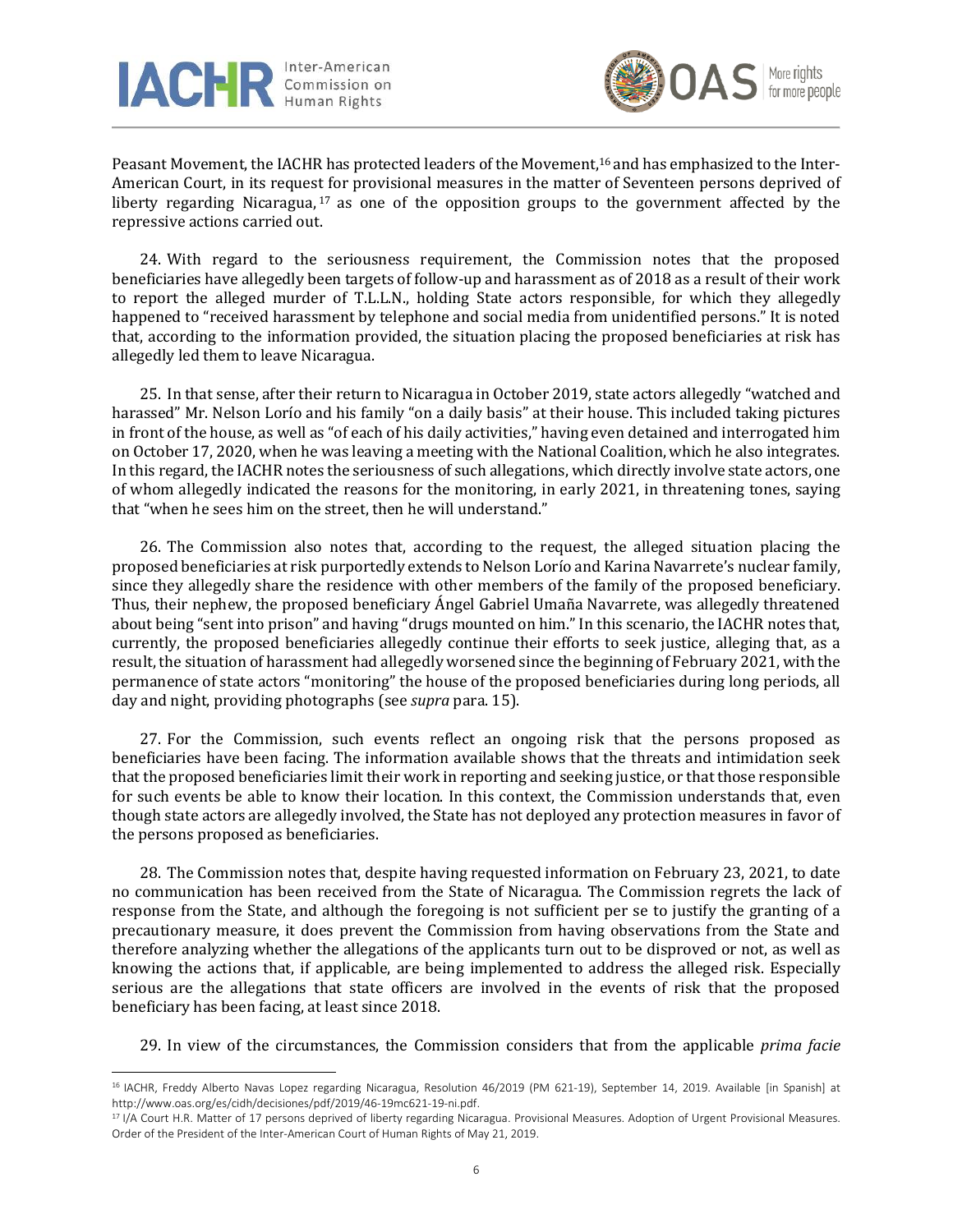



standard, and in the context that the State of Nicaragua is going through, it is sufficiently accredited that the rights to life and personal integrity of Nelson Gabriel Lorío Sandoval and his nuclear family are at serious risk.

30. Regarding the urgency requirement, the Commission considers that it has been met given the frequent, continued, and current nature of the alleged events of harassment and threats. Furthermore, it is taken into consideration that the persons proposed as beneficiaries have continued to work in the search for justice in the case of boy T.L.L.N. The above, along with the context in which their situation is inserted, the lack of information on protection measures implemented in their favor, the lack of investigation into the alleged facts, added to the reported participation of state officers in the events of risk, indicates that they could be exposed to possible attacks coming to fruition against them at any time. The information available indicates that the immediate adoption of protection measures in their favor is necessary.

31. As regards the requirement of irreparable harm, the Commission considers that it has been met, since the possible impact on the rights to life and personal integrity, due to their own nature, constitutes the maximum situation of irreparability.

#### **IV. BENEFICIARIES**

32. The Commission declares that the beneficiaries of this precautionary measure are Mr. Nelson Gabriel Lorío Sandoval, Ms. Karina Alejandra Navarrete Sánchez, their daughter J.M.L.N. and their nephew Ángel Gabriel Umaña Navarrete, who are duly identified in this proceeding.

#### **V. DECISION**

33. The Commission considers that this matter meets *prima facie* the requirements of seriousness, urgency and irreparable harm contained in Article 25 of its Rules of Procedure. Consequently, the Commission requests that the State of Nicaragua:

- a) adopt the necessary measures to protect Nelson Gabriel Lorío Sandoval's and his nuclear family's rights to life and personal integrity. In particular, the State must ensure that state actors respect the beneficiaries' rights in accordance with the standards established by international human rights law, and in relation to acts of risk attributable to third parties;
- b) consult and agree upon the measures to be adopted with the beneficiaries and their representation; and
- c) report on the actions taken to investigate the alleged events that led to the adoption of the precautionary measures at hand, so as to prevent them from reoccurring.

34. The Commission also requests that the Government of Nicaragua kindly inform the Commission, within a period of 10 days, as from the date of this communication, regarding the adoption of the precautionary measures that have been agreed upon and to periodically update this information.

35. The Commission stresses that, pursuant to Article 25(8) of the Commission's Rules of Procedure, the granting of precautionary measures and their adoption by the State do not constitute a prejudgment regarding the possible violation of the rights protected in the American Convention and other applicable instruments.

36. The Commission instructs the Executive Secretariat of the IACHR to notify this resolution to the State of Nicaragua and the representatives.